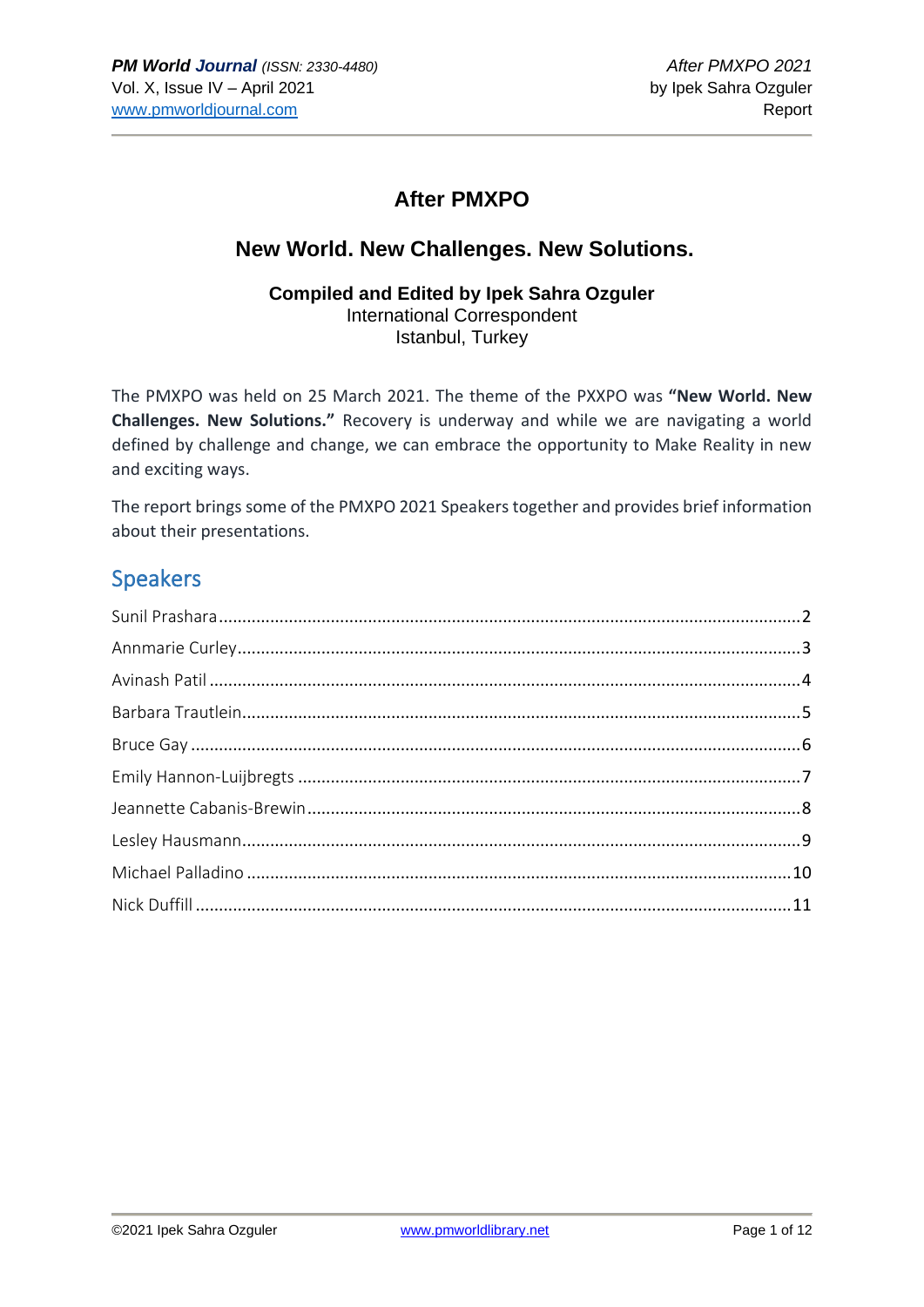

### <span id="page-1-0"></span>Sunil Prashara

President & CEO

PMI

Session 201: Opening General Session: New World. New Challenges. New Solutions.

PMI President and CEO Sunil Prashara, spoke with Dr. Wladimir Klitschko, long-time reigning world heavyweight boxing champion and founder of the "F.A.C.E. the Challenge" method for increasing willpower, on how preparing for a bout in the ring is similar to preparing for a major project. Within this context, the following questions are discussed.

**●** What are a few tips and techniques you recommend to anyone faced with an insurmountable challenge?

● Can you share with us a time where you helped someone navigate a challenging situation in a new way?

● PMI does charitable work around the globe, through our youth initiatives and the PMI Educational Foundation we are able to reach and mentor many young, aspiring professionals and help them achieve their goals. Talk about your own foundation and how it's helped today's youth?

● You just received the Golden Heart award from the aid organization "Ein Herz für Kinder" for your great contributions to youth through your foundation. What would you say is the most important contribution/change you make to these young individuals? What can any one of us do to create a more equitable world for youth?

● Tell us about the sustainable partnerships you're an advocate for?

● What advice would you give young people to make their dreams a reality?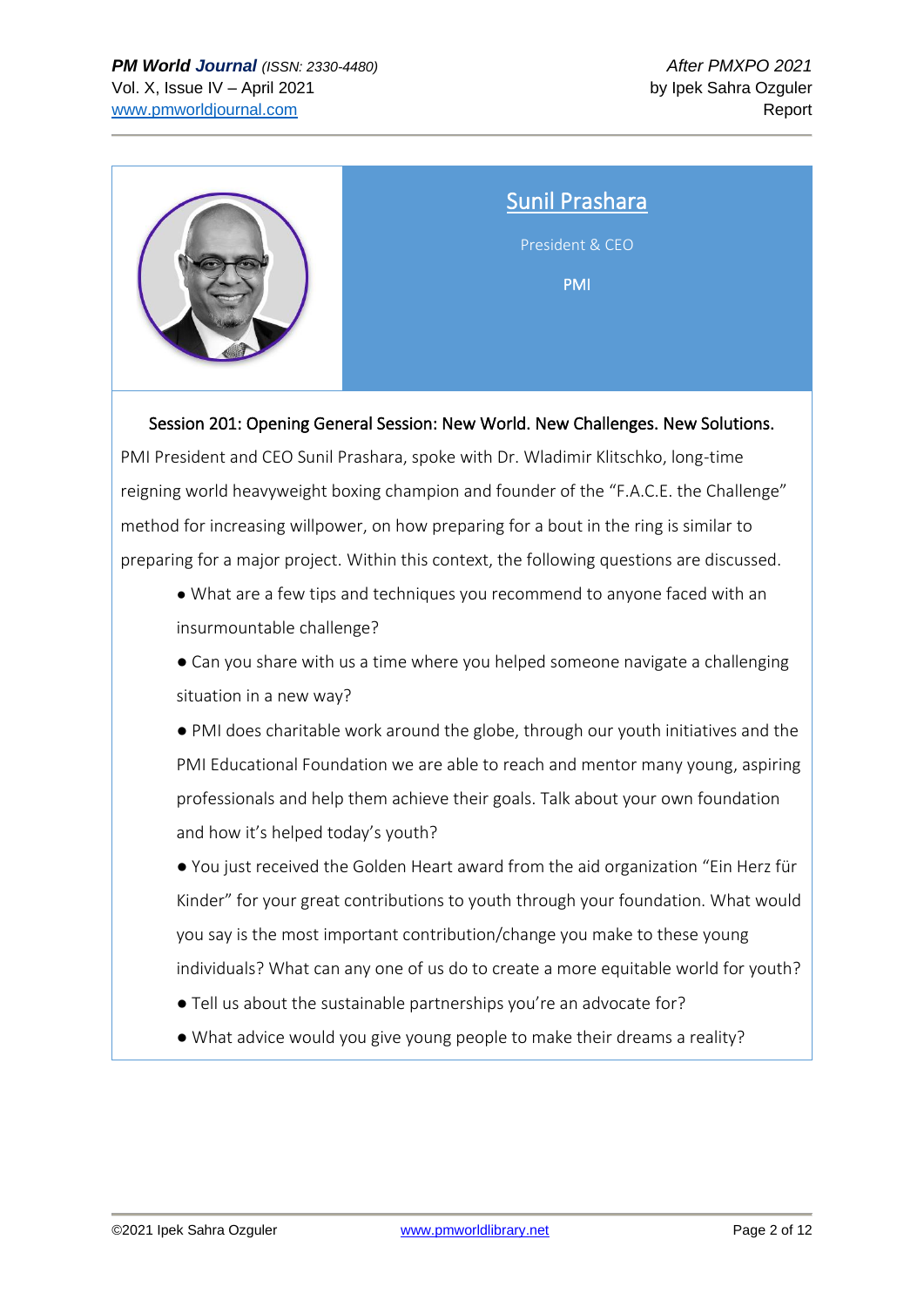

# Annmarie Curley

<span id="page-2-0"></span>Consultant and Business Result Catalyst

Newgrange IT Consulting

From Chaos to Confident: The 6 Pillars Project Leadership Framework

### "Be The Leader You Aspire To Be - Unleash Your Potential, Elevate Your Team & Accelerate Your Results"

 The 6 Pillars Framework describes the power skills required to effectively lead teams and projects rather than simply manage them. The best project managers feel compelled and empowered to lead - regardless of their title or where they sit in the organizational chart. Leadership is so pivotal to successful project management that I believe we should change the job title to "Project Leader."

 The workshop is relevant for new and emerging project leaders and experienced project or program managers. Emphasis is focused on developing a Project Leader mindset and establishing a daily practice to hone necessary leadership skills, in addition to being organized in their ability to plan and manage the required work activities.

 Project leaders inspire, influence, communicate, collaborate, guide, organize, and navigate. They bring the organization along on the journey with them as they deliver on projects. They build successful teams that generate successful outcomes. During the workshop, we will assess the core capabilities that project leaders need to develop and outline the steps that you need to take to confidently lead, empower and elevate your team. You will walk away with clarity on what you need to do to boost your and your team's performance in 2021.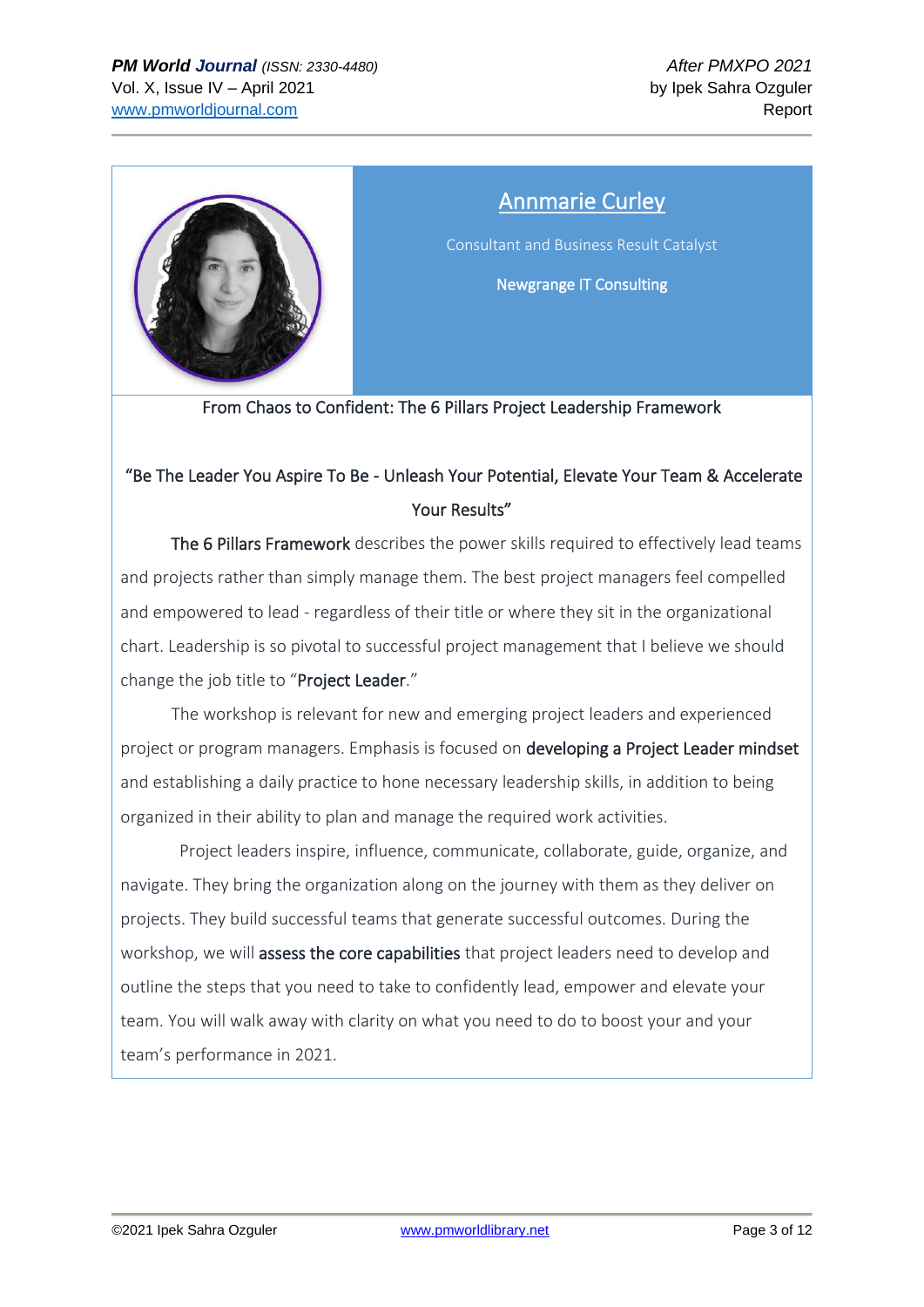

# Avinash Patil

<span id="page-3-0"></span>Staff Technical Program Manager

VMWare

Managing and Thriving in a Volatile, Uncertain, Complex, Ambiguous (VUCA) World

The future of work is hybrid. There will be more remote employees, and the office won't be a place to work but rather a place to collaborate and develop relationships and trust. In the session, we will examine how the ways we work and manage need to change to thrive in the VUCA world, specifically addressing the following:

• Acknowledging that it's a changed world and we need new approaches and a new culture.

• Identifying new approaches to sustain values, beliefs and culture when most people are remote or work in a hybrid environment.

• Recognizing that teams need to move faster but may move slower because of an old mindset.

• Addressing the need for project managers to develop a "micro-culture" at the team level that will support working in the new world.

• Recognizing the importance of trust and openness. Managing across cultures, geographies. Growing as individual.

LEARNING OBJECTIVES: At the conclusion of this session, attendees will be able to:

- (1) Describe what has changed in the new world; and
- (2) Discuss how to manage and thrive in a VUCA world.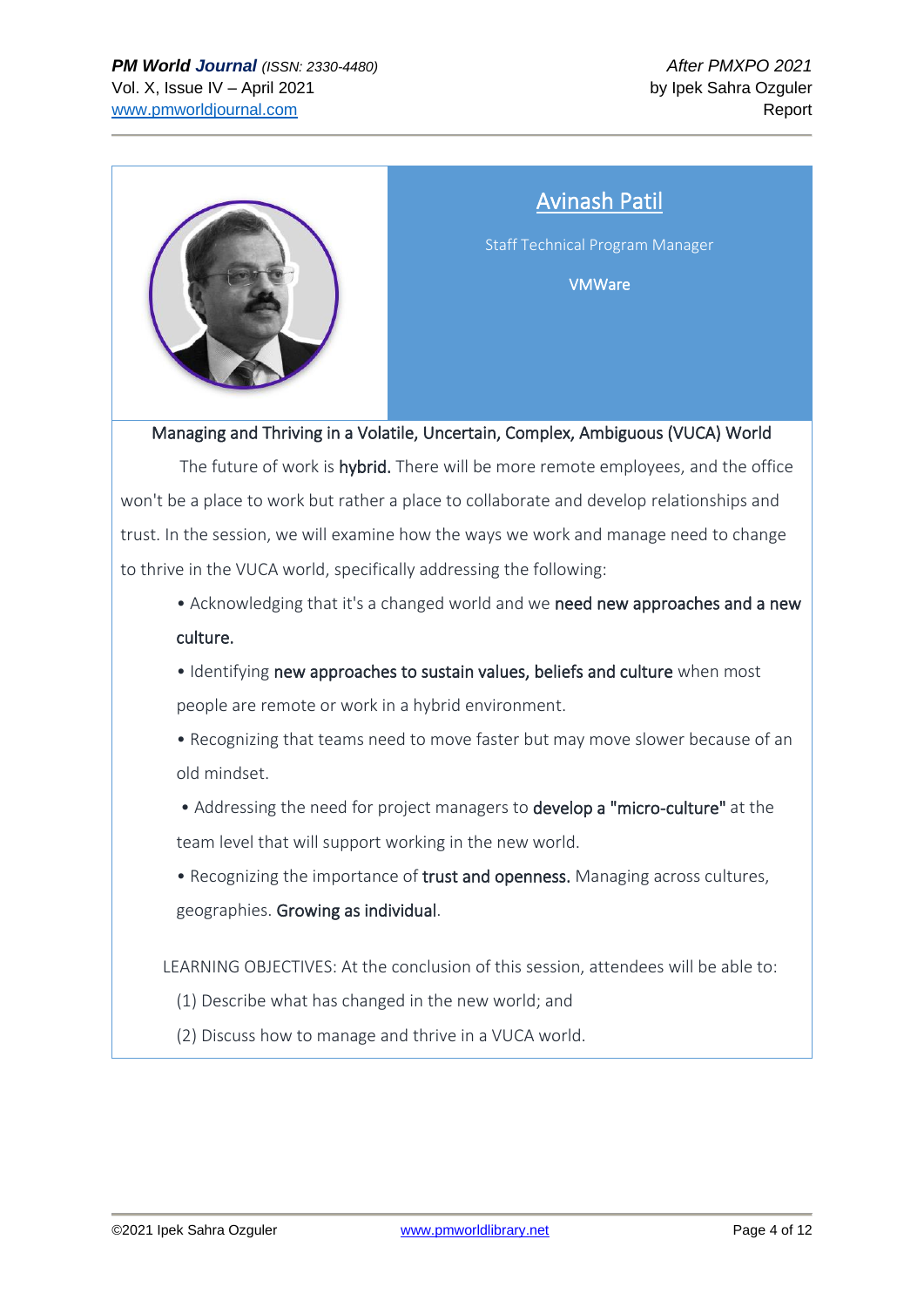

## <span id="page-4-0"></span>Barbara Trautlein

Principal and Founder

Change Catalysts, LLC

#### Change Intelligently® Lead through the A.R.C.s of Change and Crisis

 As our gut-wrenching experience with COVID-19 demonstrates and neuroscience validates, unexpected, unwanted, and undeserved change can plunge us into fear/threat mode, causing the good stuff that feeds our brain (oxygen, glucose) to rush past our necks so we can fight/flight/flee, robbing us of the cognitive capacity to think clearly and creatively.

During the stress of change, when our IQ inevitably goes down, building our  $CQ^{\circ}$ (Change Intelligence®), is like putting our own oxygen mask on first. We remember to breath, separate our knee-jerk, fear-based reaction from a more mindful, adaptive response, and remember that we have options – and the more options we have, the more power we have. Options to lead ourselves and others out of this crisis to emerge stronger than before, individually and collectively.

Every project is a change  $-$  so every project manager is a change leader. Leading through change and crisis is now a mission-critical competency for career success as well as organizational sustainability. By building Change Intelligence®, PMs position themselves to make a meaningful and measurable difference for the people and organizations they serve, simultaneously propelling their professional impact and positive project outcomes.

 To learn more, visit Dr. Trautlein's website, [www.ChangeCatalysts.com,](http://www.changecatalysts.com/) where you can download two free chapters of her book and case studies from around the globe.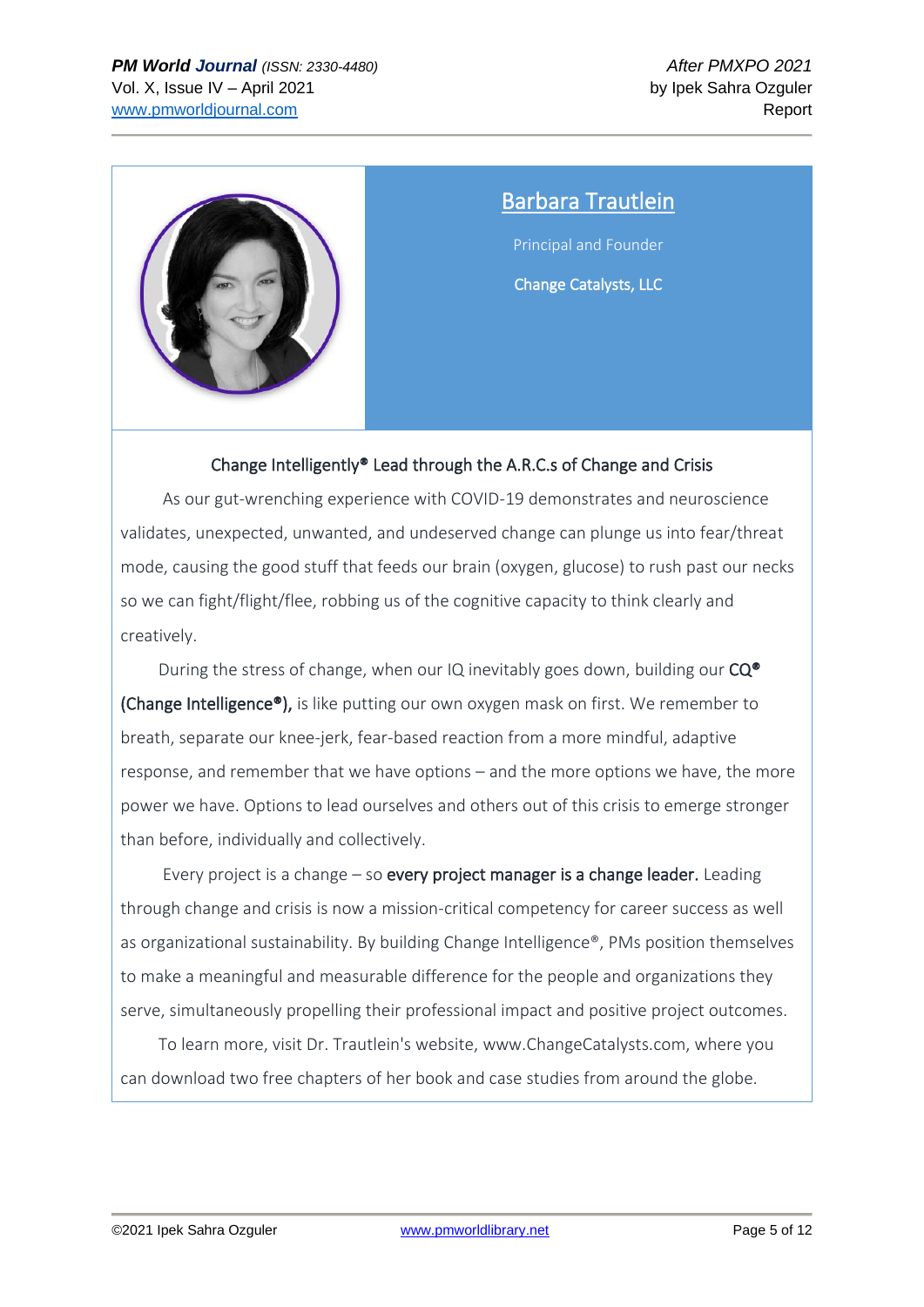

### <span id="page-5-0"></span>Bruce Gay

PMO Lead

UPMC Enterprises

How Conversational Intelligence Software will Boost Meeting Productivity

 Digital transformation is hard. Even in the forward-looking profession of project management, we spend countless hours documenting and distributing meeting notes and action items for our teams. Unfortunately, this practice has not changed much over the past fifty years. What if we could automate these processes to leverage AI and Machine Learning so that our focus could be applied to higher-value tasks, such as relationship building and strategy?

 Help is on the horizon. There are emerging technologies showing potential to boost meeting productivity that project leaders should harness for our companies and for our career growth. These early-stage companies are applying conversational intelligence (CI) plus machine learning algorithms to automate processes around meetings.

 My PMXPO presentation provides an overview of available platforms, as well as key features and workflows in this space. I share lessons learned from piloting one of the solutions at my company. The emerging solutions show promise but are still very early stage. My team found that true automation is further out and the vendors working in this space need to continue to train models for better results.

 I conclude my PMXPO presentation by calling on my fellow project leaders to take control of our destiny to form a "Conversational Intelligence (CI) Working Group" for meeting productivity and task automation tools. A Working Group would have many benefits for our profession and could: a) Inform industry requirements and standards, b) Create community and enable sharing of information, c) Assist vendors with refining their solutions, and d) Ensure that our voices are heard in the product development process.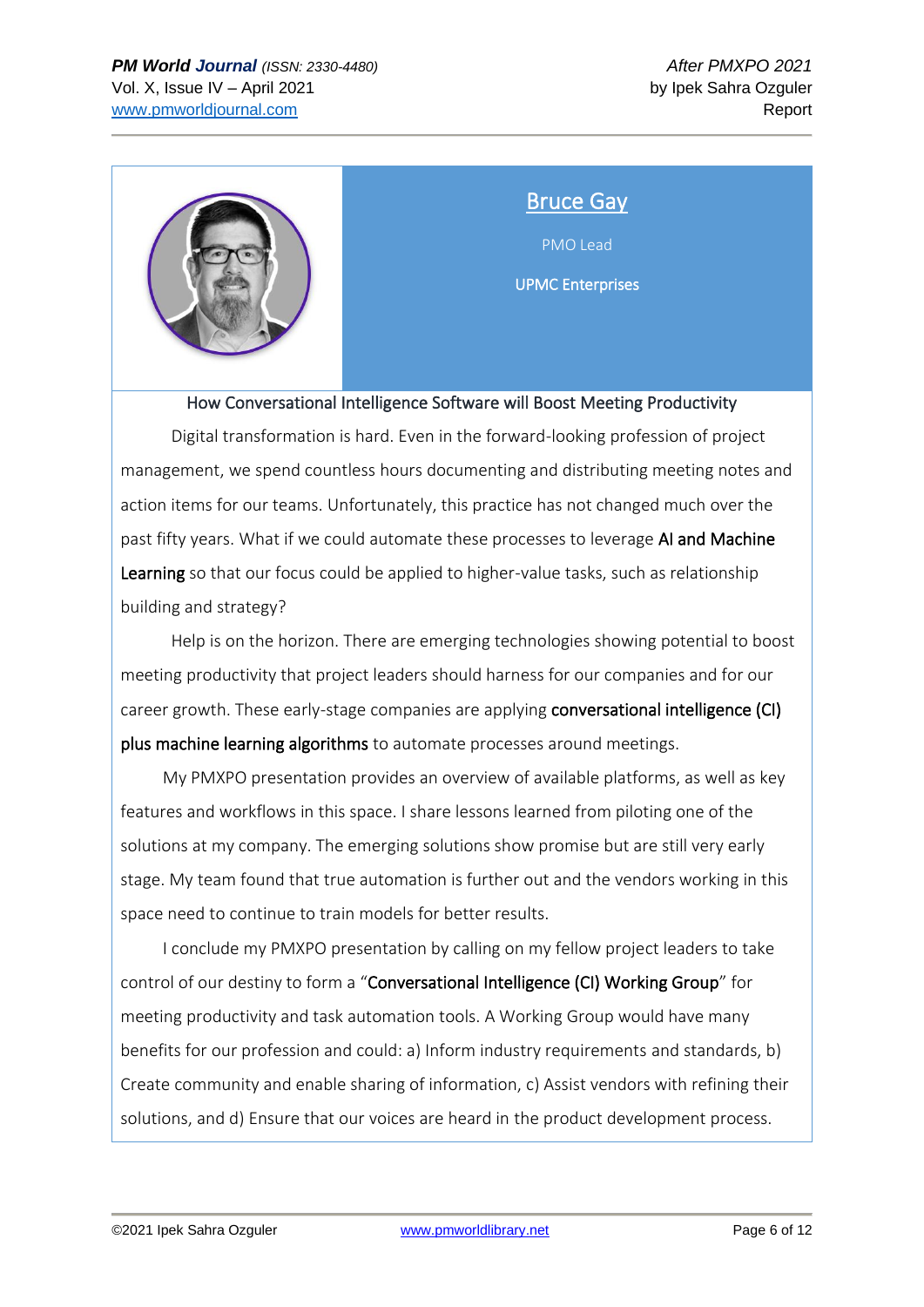

### <span id="page-6-0"></span>Emily Hannon-Luijbregts

Project Manager Siemens Digital Industries Software

#### Leading Virtual Teams

 Emily's presentation was based around best practices for leading virtual teams. One of the things that we have learned over the past 12 months is adaptability and she included practical tips based on her experience with teams, organisations and different projects. She used her knowledge to guide the audience through some of the pitfalls that can be experienced working virtually and her own lessons learned from her projects. Her motivation for this presentation came from her experience as a mentor and coach and seeing the issues that other Project Managers have experienced in the last year and you could really see that with the engagement from the audience that it was a hot topic right now.

 Emily understands that although some of us were working virtually, this was not the case for all of us and with a global pandemic, it has changed how many of us can work permanently and it is not the same environment as it was a year ago. This has caused a massive growth for some teams and organisations and a greater reflection on work/life balance as well as teams mental health. Emily gave the skills that you needed to know as a leader as well as the skills we need for our own self-improvement. What made this presentation stand out was not only the speakers ability to engage with the audience in a virtual format but her ability to give you ideas that you can apply immediately (e.g. setting meeting free days. Setting ground rules around the use of technology and working times).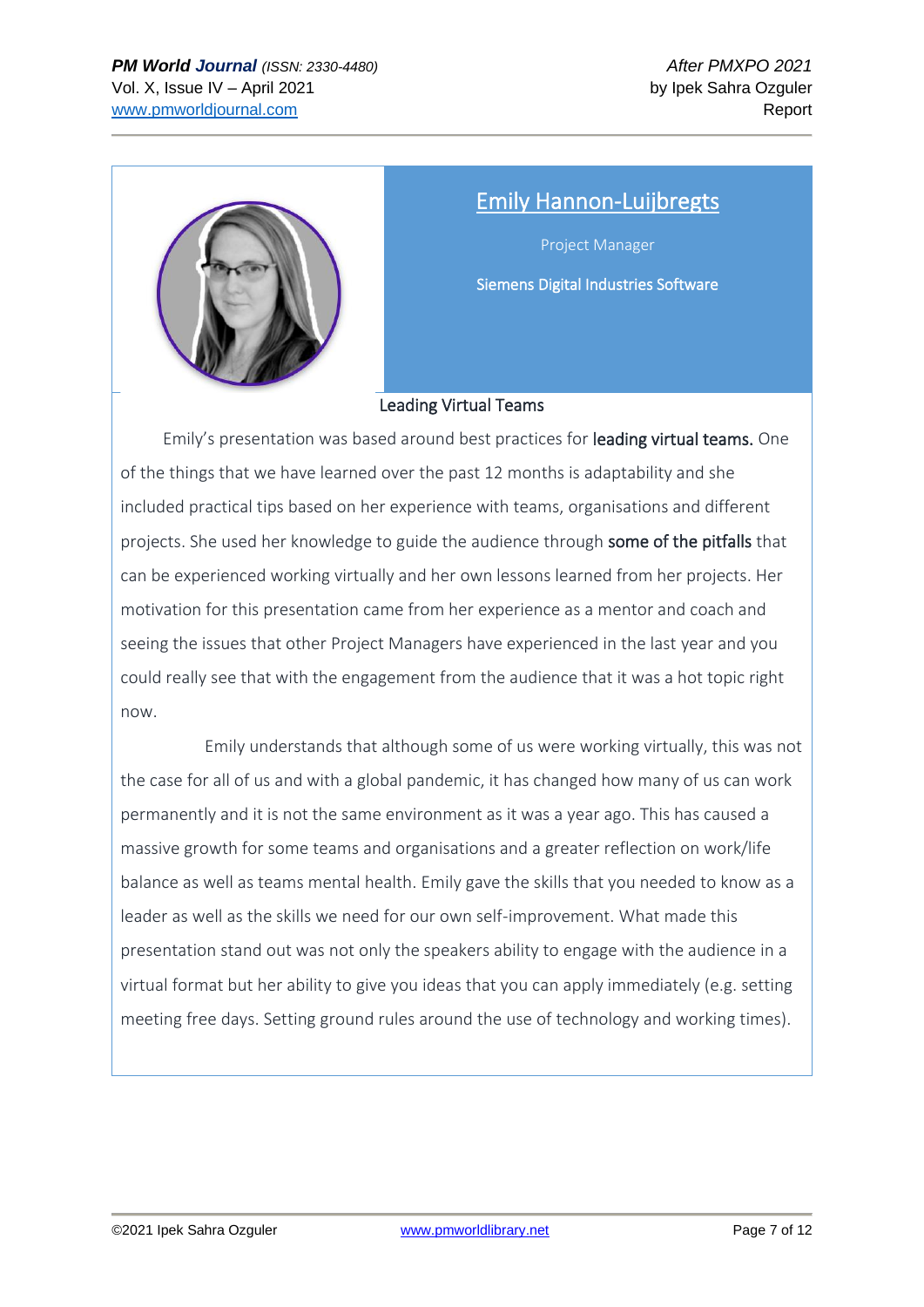

### <span id="page-7-0"></span>Jeannette Cabanis-Brewin

Editor in Chief

PM Solutions, Inc.

#### PM Maturity and Agile Capability: Meet Up!

*Agile and traditional PM: for most organizations, it can't be either/or. Both/and is the way to go.*

 If you had been a fly on the wall during the early meetings of a team that met weekly last May to update the PM Maturity Model, you would have heard quite a bit of passionate talk about how – or if! – project management and agile can work together.

> *"But that's not pure agile …" "Oh, brother. I knew somebody was going to say 'pure agile.'"*

 You've been there, probably. But our task on that team was to find a way to help organizations that have attempted a hybrid path to gauge how that "agile transformation" is going, alongside of measuring the more traditional process maturity. And, as they say, necessity is the mother of invention.

 The impetus for this dual update/revision was twofold: we were responding partly to the needs expressed by some clients of our consulting practice, and partly to the strong trend we saw in our 2018 research study, *The Adaptive Organization.* That study indicated that the most successful organizations were pursuing a hybrid strategy for adding agility to their projects. It also showed that those organizations who were having the most success with agile projects also scored high in traditional PM capability. That would seem to indicate that a marriage between these two is not only possible, but beneficial. And, given the focus in the new PMBOK Guide, 7th Edition on results, not processes, it would seem the time is right to ramp up a dialogue about how we can use everything that works to bring home the best business outcomes.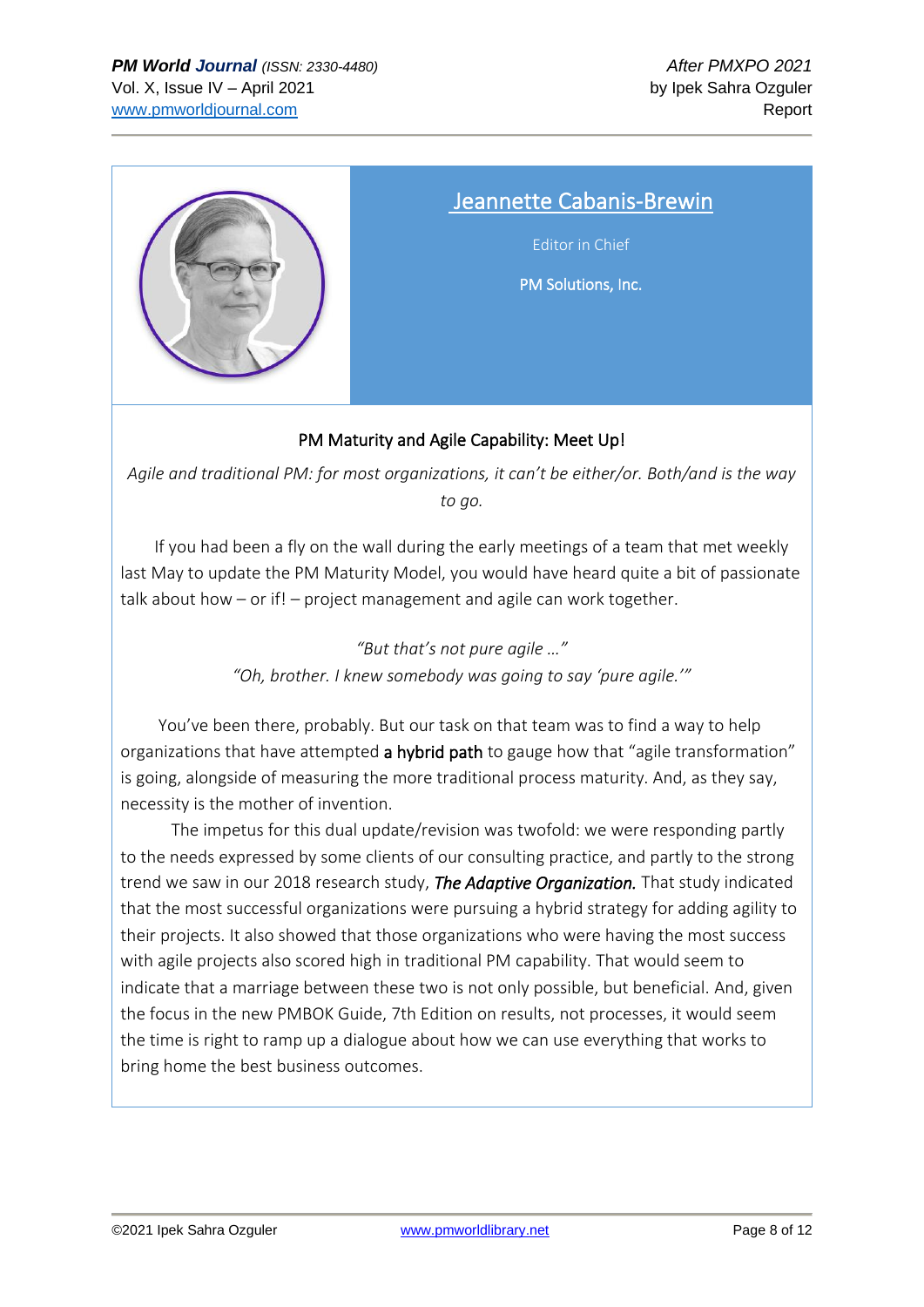

<span id="page-8-0"></span>Lesley Hausmann Services Principal Wrike

#### Collaborated Work Management in Distributed Organizations

 We're living in the era of remote work. Not only have digital workplaces changed the way businesses operate over the past few years, but the pandemic transformed remote work from voluntary and occasional into mandatory and constant for many people (and quite suddenly). Not seeing colleagues every day in the office can create difficulties in keeping everyone on the same page about the work on which you collaborate.

 When you layer on the typical business challenges project managers confront - providing measurable, high-quality outcomes; maximizing operational efficiencies and ontime delivery; and making data-driven business decisions -- you get a sense of the increasing pressures that project managers are facing.

 In this session, Lesley Hausmann, a Services Principal at Wrike, discusses the future of the hybrid workforce and how the use of Collaborative Work Management (CWM) solutions can help project managers deliver results that exceed expectations. She'll discuss the general benefits of Collaborative Work Management solutions, identify specific ways CWM supports distributed workforces, and provide pointers on leveraging CWM for your projects.

 After attending the sessions, participants will understand how they can use Collaborative Work Management to:

- Connect strategy, planning, and execution
- Simplify complex processes
- Improve team collaboration
- Achieve intended business outcomes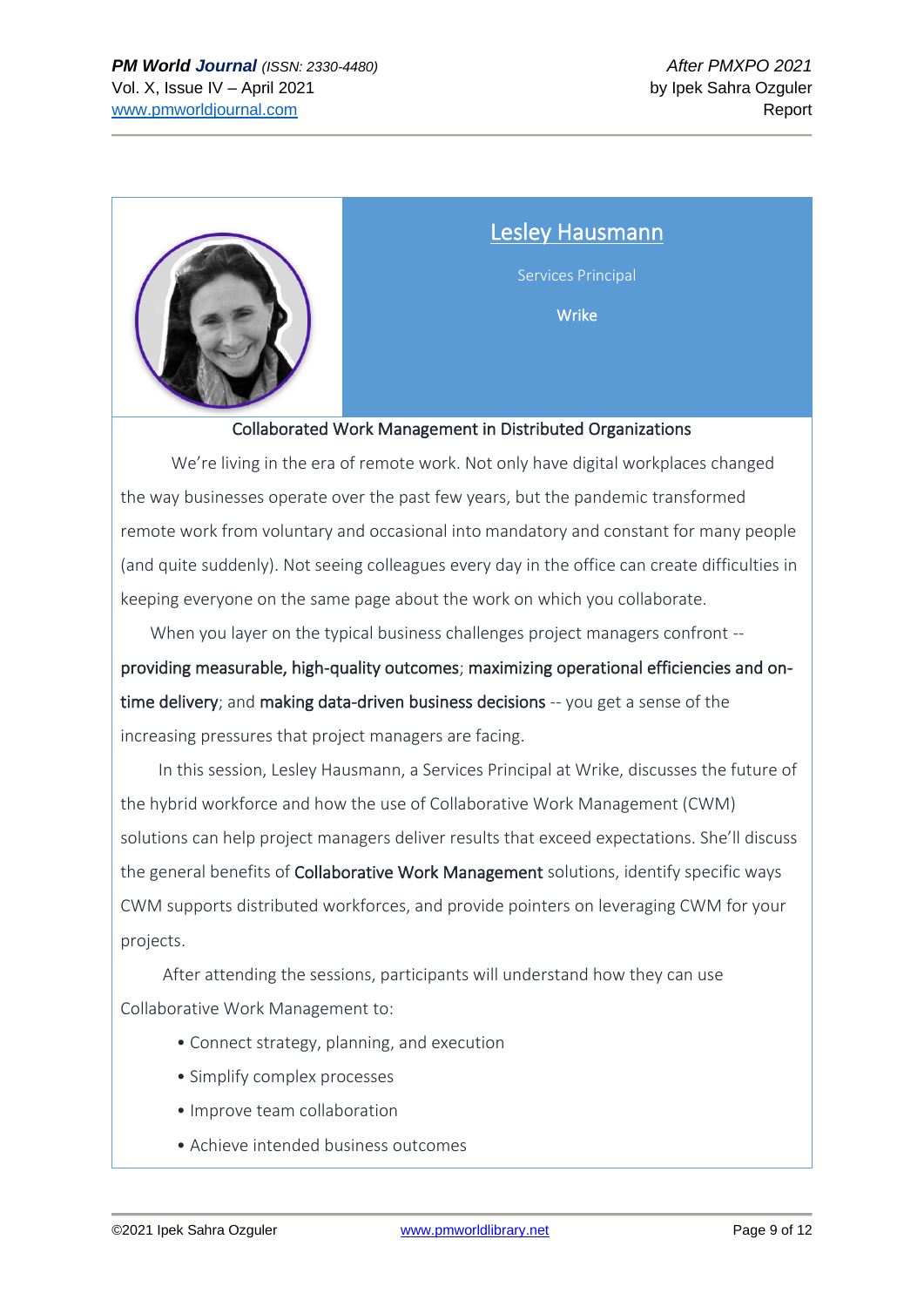

# Michael Palladino

<span id="page-9-0"></span>Director, Agile Center of Excellence

Bristol Myers Squibb

#### Coaching the Enabling Organizations for Agile Transformation

 An Agile Transformation involves more than teaching teams how to use Agile. As teams begin using Agile, supporting organizations experience impacts and must also change the way they work.

 Coaches must work with these supporting organization and bring them along for the Agile Transformation Journey. The coaching approach must be different. For example, Coaches must work with Procurement teams to learn how to modify contracts for Agile based work. With traditional contracts, all of the high- and low-level details are defined, constraining the teams and removing the ability to be flexible. This flexibility is the strength and core of Agile. Contracts for Agile work instead focus on the high-level scope and the mechanism for teams and vendors to make decisions throughout the project.

 In finance, traditional projects may only have one large release. Agile projects deliver incrementally. Therefore, coaches have to explain how a single asset will need multiple depreciation scheduled based on the releases. Determining the cost becomes easier since expenses are based on a run rate for team plus purchases. Many finance organizations know how to use these variable depreciation schedules and need to understand the relationship to Agile.

 Using Agile in validation environments is relatively new. Traditional validation assumes a project starts with a fully defined list of requirements. With Agile, the team discovers the requirements as they build a solution to match the high-level requirements. Quality organizations must change the way they view software development for Agile to be fully implemented in these environments.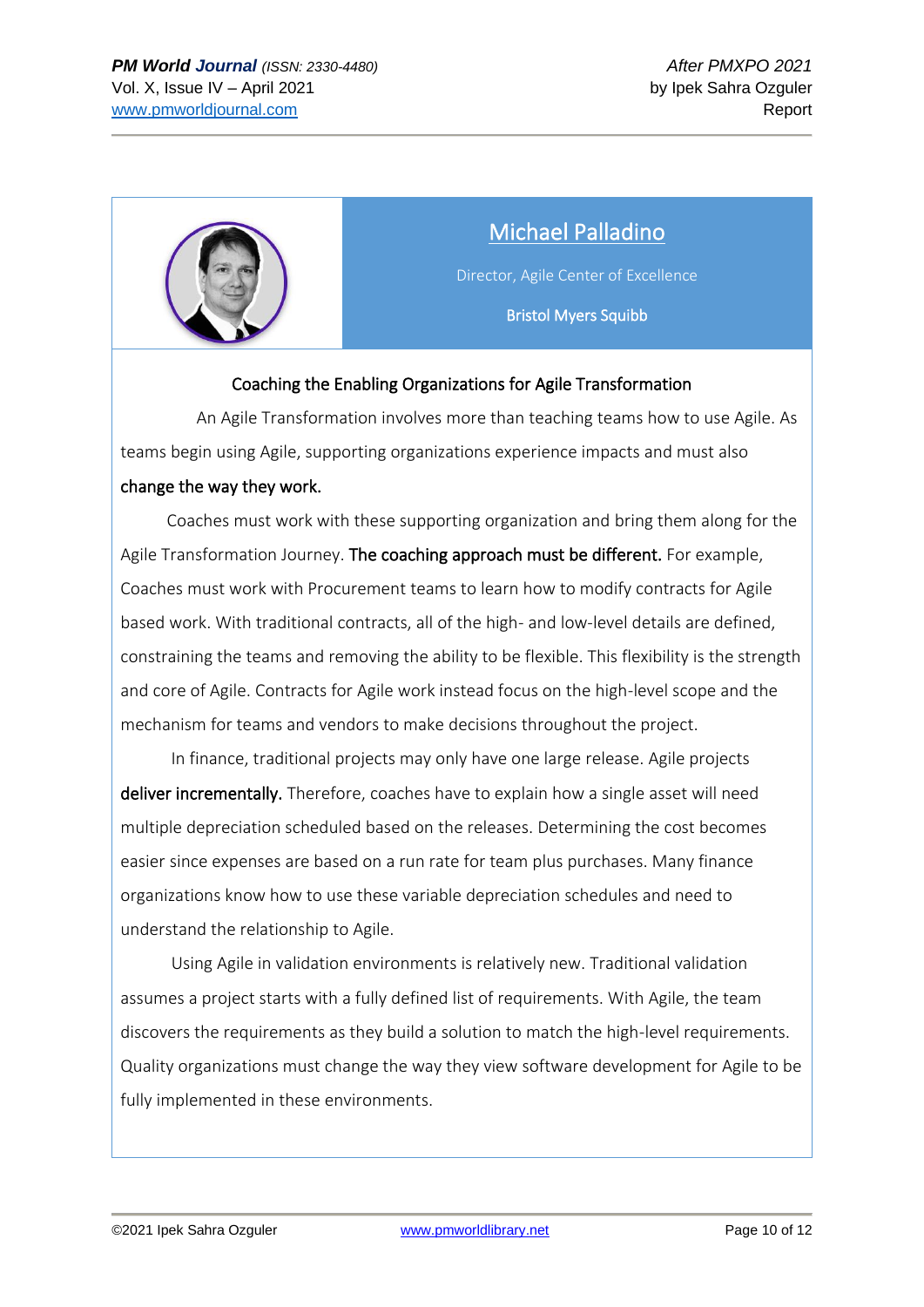

# Nick Duffill

<span id="page-10-0"></span>Principal at Harport Consulting and Consultant

MindManager

#### Visualizing Agile Beyond Software Development

 Agile and SCRUM were originally conceived as practical solutions for managing software projects, but the principles behind them can bring clarity across a wide range of business activities. Similarly, many ongoing business processes such as marketing or recruitment can benefit from strategic alignment by applying an Agile approach and structure.

 This presentation shows how strategy, objectives, actions and information can be brought together in an interactive diagram that can be used from inception through to delivery. Visualising the project goals and Agile process provides clarity for stakeholders, and enables productive discussions and planning. The project owner can organise, evaluate, assign and track tasks through a series of sprints and reviews. The map includes strategic objectives and background information in the context in which it is used, keeping everything together in one place. This visual modelling of "never-ending projects" with regular delivery suits many kinds of activities such as business planning, change management, or compliance with regulations and standards. These kinds of projects are at continual risk of de-prioritisation, and Agile helps to keep them on track.